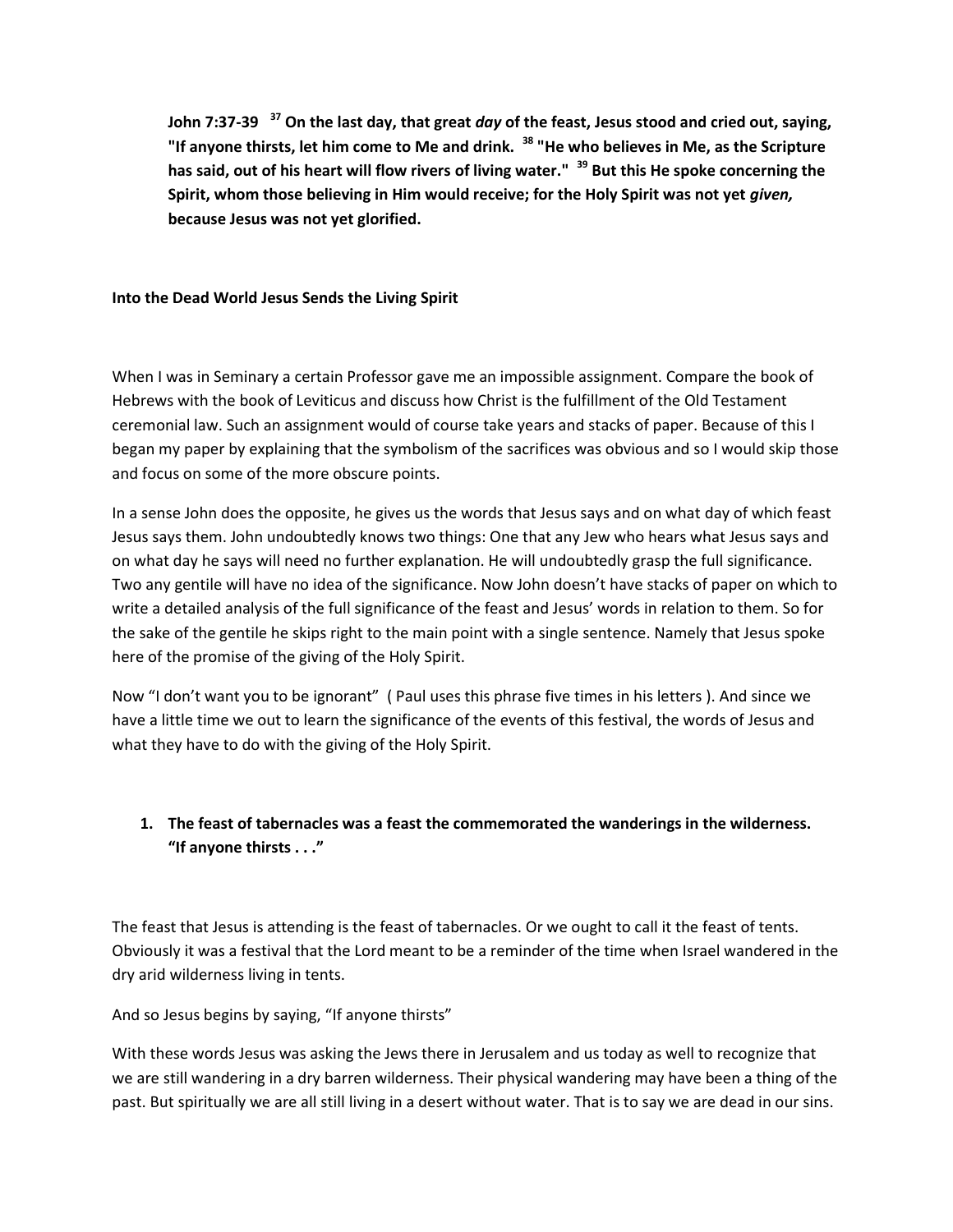A couple weeks ago I happened across one of the most appalling foolish books I have ever seen. The basic claim of this book is that the 20<sup>th</sup> century is one of the least violent and most peaceful centuries in the history of the world. This book was supposedly written by a Professor of history at an Ivy League school. This claim is so blatantly false, it's one of those things you have to laugh about to keep from crying. With two world wars, Hitler, Stalin, and Mao Zedong the list of brutality, violence, and hatred is beyond calculation.

But this is the narrative that the humanists so desperately want to believe that they simply demand that it is so against all the evidence of History. Namely that man is basically good and that we can and will build a peaceful utopia upon this earth. In order to prop up this fantasy they blame anger and violence on anything they can, usually religion, rather than admit the truth which scripture so clearly teaches, "the imagination of man's heart is evil from his youth."

I have often thought that man would be better off if he built monuments to our greatest evils rather than what we imagine to be our greatest triumphs, Aushwitz, Hiroshima, Nagasaki, Pearl Harbor, Wounded Knee Creek etc. Monuments that don't say look at what they did, but monuments that say look at what we did.

Into this desert wilderness in which we wander Jesus cries out, "If anyone thirsts." If anyone hungers and thirsts for righteousness, If anyone thirsts for peace, If anyone thirsts for truth. Do you wish to be cleansed of your sin? Do you wish to quit wandering in death and sin and live in Christ. "Come to me," says Christ, "and I will give you living water."

# **2. The water from the rock is the water of life which is Christ "Come to me and drink"**

Against the backdrop of the wandering in the wilderness, when Jesus says, "I will give you living water" one can hardly fail to make a connection to the water from the rock, which the Lord gave to the children of Israel through Moses.

Indeed one integral part of the Festival of Tents was the "Ceremony of the Out Pouring of Water." According to Edersheim every morning of the Festival, the crowds would separate into three groups, one group would go with a priest down to the pool of Siloam. There the priest would draw a large pitcher of water which he would take back to temple. This pitcher of water would be poured into a funnel and from there mix with the wine and the burnt offering. This was such and integral and important part of the festival that the entire festival was often referred to as the "House of Outpouring."

It was no doubt soon after this very pouring out of the water that Jesus cried out offering the true living water. By saying this Jesus was drawing a direct connection between himself and Moses. Claiming that just as Moses gave them water in the wilderness so now he would give them the greater spiritual living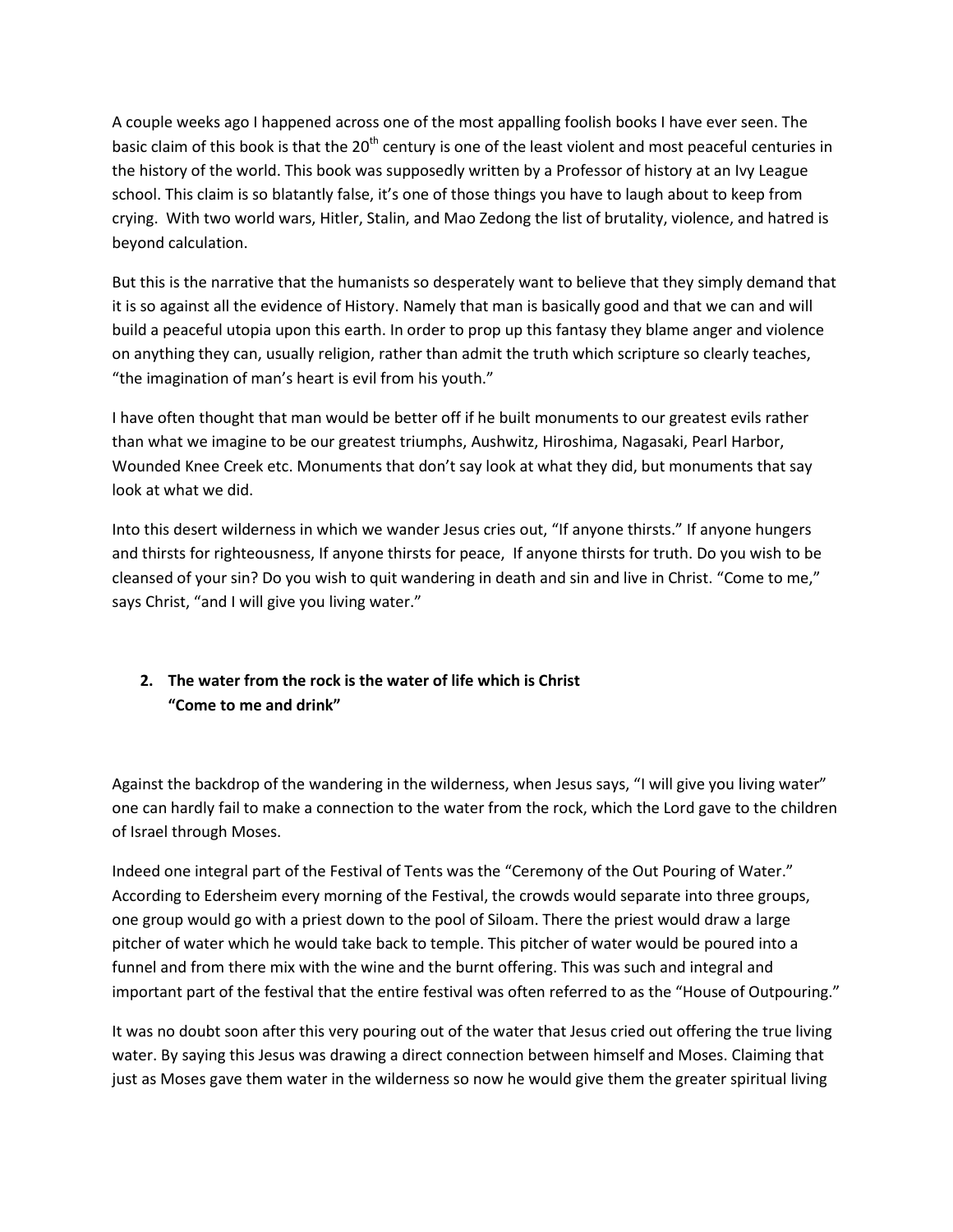water in the wilderness of sin. And so we see that the Jews who heard him immediately make this connection, some saying Christ is the prophet whom Moses foretold, others saying He is the Christ.

. . . . . . . . . . .

# **3. The Ceremony of the Outpouring was to be a Symbol of the outpouring of the Holy Spirit "Living water"**

Now here is where we get to how this all connects to the Holy Spirit. Because the Rabbi's knew and taught that this "Ceremony of Outpouring" was a symbol of the outpouring of the Holy Spirit. As it was foretold:

#### **Isaiah 44:3 - For I will pour water on him who is thirsty, And floods on the dry ground; I will pour My Spirit on your descendants, And My blessing on your offspring;**

This is no doubt the scriptural verse to which Jesus is referring.

And so both of these scriptures, the words of Isaiah and of Jesus, are fulfilled. For the Apostles they were fulfilled on the day of Pentecost, for us they are fulfilled on the day of our baptism, when we everyone of us received the Holy Spirit.

Now of course there are many who try to argue that the Holy Spirit is not given in the waters of baptism, but instead the baptism of the Holy Spirit is separate from a water baptism. But they argue in this way because they do not know or understand that Jewish ceremonies which the Lord used as the basis for the sacraments He gave to His church.

I doubt that any first century Jew upon receiving baptism would have failed to connected it to this very ceremony, ie the outpouring of water during the feast of tents. In this ceremony you had the pouring of water during the burnt offering ( which symbolized the forgiveness of sins ) and was known and taught to be a symbol of the outpouring of the holy spirit.

This is exactly what the Apostles teach us happens in baptism. Our sins or forgiven and we receive the Holy Spirit.

## **Acts 2:38–39: "And Peter said to them, "Repent and be baptized every one of you in the name of Jesus Christ for the forgiveness of your sins, and you will receive the gift of the Holy Spirit.**

And therefore what the ceremony of outpouring only symbolized, you have received in the waters of baptism.